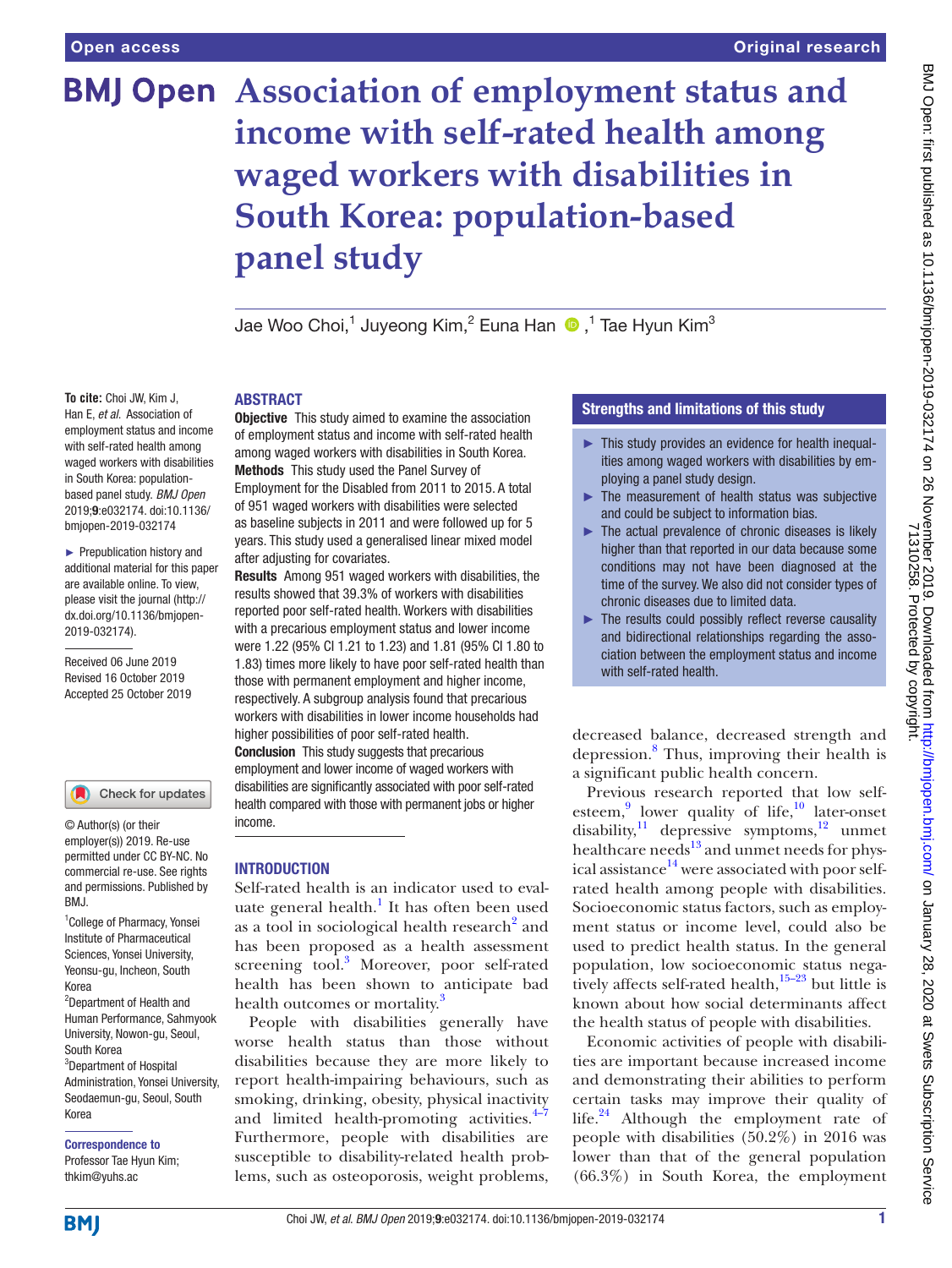rate is increasing among the disabled population (46.5% in 2010 to 50% in 2016).<sup>[25](#page-5-13)</sup> However, the proportion of non-permanent employment is increasing among waged workers with disabilities (33.1% in 2010 to 43.9% in 2016). These statistics imply that discrimination against waged workers with disabilities has intensified, despite the increasing employment rate. Therefore, identifying the negative factors associated with non-permanent employment is important in solving the employment discrimination issue among the disabled population.

Compared with permanent positions, non-permanent positions are associated with a harmful work environment and sociopsychologically disadvantageous work characteristics.<sup>26</sup> Most non-permanent jobs have poorer work conditions that require long working hours and overtime work, which are associated with subjective health status and sociopsychological health deterioration. $27$  We anticipate that workers with disabilities with precarious jobs are more likely to experience a harmful work environment than those with permanent jobs and that unstable employment is associated with poor self-rated health.

Income also is a significant factor in sustaining good health.<sup>21-23</sup> Income affects housing, neighbourhood environments, diet, access to facilities for exercise and healthcare, which can all affect health. $^{28}$  People with lower incomes are more likely to experience stress from social and psychological deprivation, which has a detrimental impact on health.<sup>23</sup> We hypothesised that waged workers with disabilities receiving high incomes are better able to afford benefits in health, whereas low-income workers with disabilities have difficulties to afford it and are more likely to have poor health. Furthermore, the association between employment status and self-rated health would also differ based on the income level. Therefore, the purpose of this study was to examine the association of employment status and income with self-rated health among waged workers with disabilities in South Korea, using data designed for reporting on employment status among the disabled. We also explored the association between employment status and self-rated health according to the income level.

# **METHODS**

#### Data source

This study used the 2011–2015 Panel Survey of Employment for the Disabled (PSED). The PSED includes panel data from repeatedly measured households, including people with disabilities, and provides useful data for understanding the economic activities of people with disabilities related to their employment.

People with disabilities were individually interviewed in the PSED. Because the structure and contents of these data are more complex compared with cross-sectional data, this survey used a computer-assisted personal interviewing method to perform 'logic checks' to identify inconsistent or contradictory responses. The PSED only

allowed the head of the household or the legal guardian to reply if an intellectual disability or a mental disorder limited a direct response.

# Study sample

The PSED used a systematic stratified cluster sample of households for this study. The sample was stratified by 15 metropolitan cities and provinces in South Korea, age (15–60 and 61–75 years) and type of disability. The sample size was calculated based on a proportional distribution using the area and the type of disability according to the two age groups. While the first wave of the PSED started in 2008, control variables such as smoking and drinking were not surveyed from the first to the third wave (2010) but were maintained thereafter. This study included data from the fourth wave starting in 2011, in which 4397 subjects completed the survey questionnaire. These respondents were waged workers aged ≥20 years. Subjects aged ≥60 years in 2011 were excluded so that all subjects in this study were aged <65 years during the 5-year follow-up. A total of 951 waged workers remained in this study through the 5-year period.

#### Variables

Data regarding self-rated health were extracted from responses to the question 'How do you usually think about your general health status?' Four possible responses were available: excellent, good, poor and very poor. We created a dummy variable by treating it as 0 for excellent or good and 1 for poor or very poor.

The main independent variables in this study were employment status and income, measured each year from 2011 to 2015. Employment status in waged workers was classified into two categories: full-time permanent positions and precarious positions. Precarious employment was defined as those who are temporary workers or daily employed workers. Income was operationalised as household income.

This study reviewed a few previous studies for self-rated health and included the following control variables: sex (men or women); age (20–39, 40–49 and ≥50 years); education level (elementary school, middle or high school, and above college); marital status (married, single, divorced or separated); head of the household (yes or no); having a chronic disease (yes or no); drinking (yes or no); smoking (yes or no); severity of disability (severe or mild); and type of disability (physical disability, sensory disability, mental disorder or disability of internal organs). Previous studies suggest that the following factors were indicative of poor self-rated health reporting: female, $^{11}$  older age, $^{11}$  low education level,<sup>11</sup> married,<sup>11</sup> head of the household,<sup>29</sup> having chronic diseases,  $\frac{11}{2}$  smoker,  $\frac{9}{2}$  non-drinker,  $\frac{9}{2}$  severe disability  $\frac{30}{2}$ and non-mental or internal organ disability compared with physical disability $11$  were more likely to report poor selfrated health. Thus, we posit the predicted signs for our control variables as follows. Women would be more likely to report poor health than men. Workers with disabilities aged ≥40 years would be more likely to report poor health than those aged 20–39 years. Compared with those who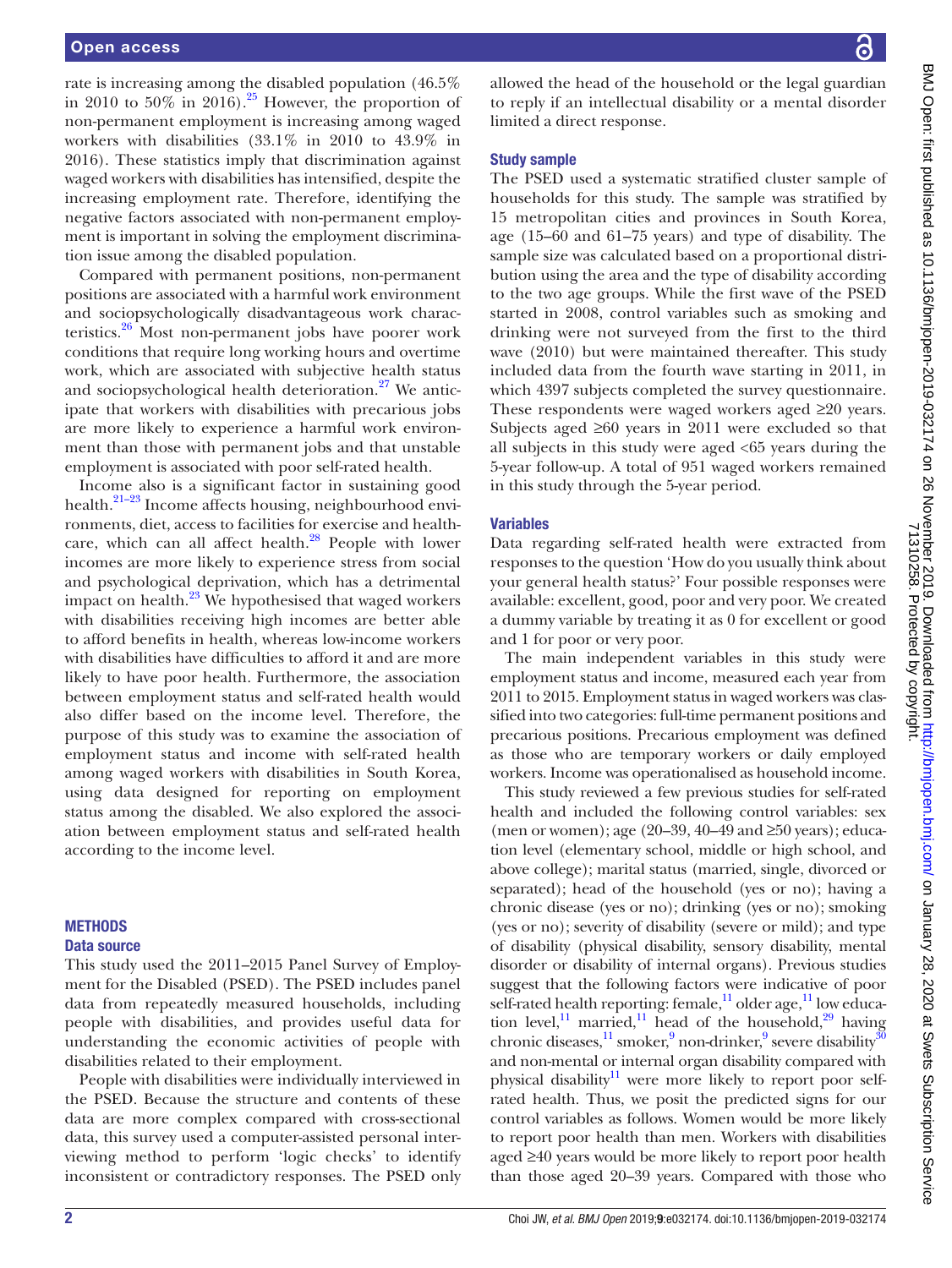graduated college or above, people with disabilities with lower education levels would be more likely to report poor health. Single, divorced or separated workers with disabilities would be more likely than married workers with disabilities to report poor health. Being the head of the household would be associated with poorer health. Those who have chronic diseases would be more likely than those without to report poor health. Drinkers would be less likely than non-drinkers to report poor health, whereas smokers would be more likely than non-smokers to report poor health. Those with a severe disability would be more likely to be associated with poor health than those with a mild disability. Compared with workers with a physical disability, those with a sensory, non-mental or internal organ disability would be more likely to report poor health.

#### Statistical analysis

Differences between workers with disabilities with poor selfrated health and those with good self-rated health based on categorical variables were determined by performing  $\chi^2$  tests. To identify factors associated with self-rated health and to examine the impact of employment status and income on self-rated health, this study used the generalised linear mixed model (GLMM) to incorporate repeated measures over time and both fixed and random effects. The GLMM combines the theories of generalised linear models and generalised linear mixed effects models for repeated measures data analysis. The OR was calculated through the regression coefficient gained through the model and was presented with the 95%CI. The SAS V.9.4 statistical package was used for data analysis.

#### Patient and public involvement statement

Neither patients nor the public was involved in this study.

#### **RESULTS**

# General characteristics of study subjects

[Table](#page-2-0) 1 shows the general characteristics of the study population from the PSED data. Overall, 951 people were included in the analysis, and 374 of 951 (39.3%) reported poor self-rated health in the baseline year (2011). Among the general characteristics, a statistically significant difference in self-rated health was found in terms of sex, age, education level, marital status, head of household status, income, employment status, chronic disease, smoking and type of disability. Health status was better among men, younger participants, single participants, those with a higher education level, non-heads of the household, those with higher income, those with a permanent employment status, those without a chronic disease or mental disorder, and non-smokers. This study also shows the general characteristics of the study population by employment status and income level, which is an independent variable in our study ([online supplementary tables 1 and 2](https://dx.doi.org/10.1136/bmjopen-2019-032174)).

### Association between employment status and income with poor self-rated health

[Table](#page-3-0) 2 shows results of factors associated with poor selfrated health after adjusting for sex, age, education level,

<span id="page-2-0"></span>Table 1 General characteristics of the study subjects (2011)

|                           |              |               |      | Self-rated health |      |               |
|---------------------------|--------------|---------------|------|-------------------|------|---------------|
|                           | <b>Total</b> |               | Good |                   | Poor |               |
| <b>Variables</b>          | n            | $\frac{0}{0}$ | n    | $\frac{0}{0}$     | n    | $\frac{0}{0}$ |
| <b>Total</b>              | 951          | 100.0         | 577  | 60.7              | 374  | 39.3          |
| Sex                       |              |               |      |                   |      |               |
| Men                       | 693          | 72.9          | 445  | 64.2              | 248  | 35.8          |
| Women                     | 258          | 27.1          | 132  | 51.2              | 126  | 48.8          |
| Age (years)               |              |               |      |                   |      |               |
| $20 - 39$                 | 181          | 19.0          | 139  | 76.8              | 42   | 23.2          |
| $40 - 49$                 | 310          | 32.6          | 211  | 68.1              | 99   | 31.9          |
| $\leq 50$                 | 460          | 48.4          | 227  | 49.3              | 233  | 50.7          |
| <b>Education level</b>    |              |               |      |                   |      |               |
| Elementary<br>school      | 236          | 24.8          | 108  | 45.8              | 128  | 54.2          |
| Middle or<br>high school  | 551          | 57.9          | 363  | 65.9              | 188  | 34.1          |
| Above<br>college          | 164          | 17.2          | 106  | 64.6              | 58   | 35.4          |
| <b>Marital status</b>     |              |               |      |                   |      |               |
| Married                   | 611          | 64.2          | 376  | 61.5              | 235  | 38.5          |
| Single                    | 164          | 17.2          | 119  | 72.6              | 45   | 27.4          |
| Divorced or<br>separated  | 176          | 18.5          | 82   | 46.6              | 94   | 53.4          |
| Head of<br>household      |              |               |      |                   |      |               |
| Yes                       | 688          | 72.3          | 400  | 58.1              | 288  | 41.9          |
| <b>No</b>                 | 263          | 27.7          | 177  | 67.3              | 86   | 32.7          |
| Income                    |              |               |      |                   |      |               |
| Q1 (lowest)               | 168          | 17.7          | 87   | 51.8              | 81   | 48.2          |
| Q <sub>2</sub>            | 155          | 16.3          | 79   | 51.0              | 76   | 49.0          |
| Q3                        | 142          | 14.9          | 91   | 64.1              | 51   | 35.9          |
| Q4                        | 194          | 20.4          | 122  | 62.9              | 72   | 37.1          |
| Q5 (Highest)              | 292          | 30.7          | 198  | 67.8              | 94   | 32.2          |
| Employment<br>status      |              |               |      |                   |      |               |
| Permanent                 | 425          | 44.7          | 287  | 67.5              | 138  | 32.5          |
| Precarious                | 526          | 55.3          | 290  | 55.1              | 236  | 44.9          |
| Chronic<br>disease        |              |               |      |                   |      |               |
| Yes                       | 351          | 36.9          | 132  | 37.6              | 219  | 62.4          |
| <b>No</b>                 | 600          | 63.1          | 445  | 74.2              | 155  | 25.8          |
| Drinking                  |              |               |      |                   |      |               |
| <b>Yes</b>                | 337          | 35.4          | 201  | 59.6              | 136  | 40.4          |
| No                        | 614          | 64.6          | 376  | 61.2              | 238  | 38.8          |
| Smoking                   |              |               |      |                   |      |               |
| Yes                       | 611          | 64.2          | 387  | 63.3              | 224  | 36.7          |
| <b>No</b>                 | 340          | 35.8          | 190  | 55.9              | 150  | 44.1          |
| Severity of<br>disability |              |               |      |                   |      |               |
| <b>Severe</b>             | 687          | 72.2          | 412  | 60.0              | 275  | 40.0          |
| Mild                      | 264          | 27.8          | 165  | 62.5              | 99   | 37.5          |
| Type of<br>disability     |              |               |      |                   |      |               |

**Continued**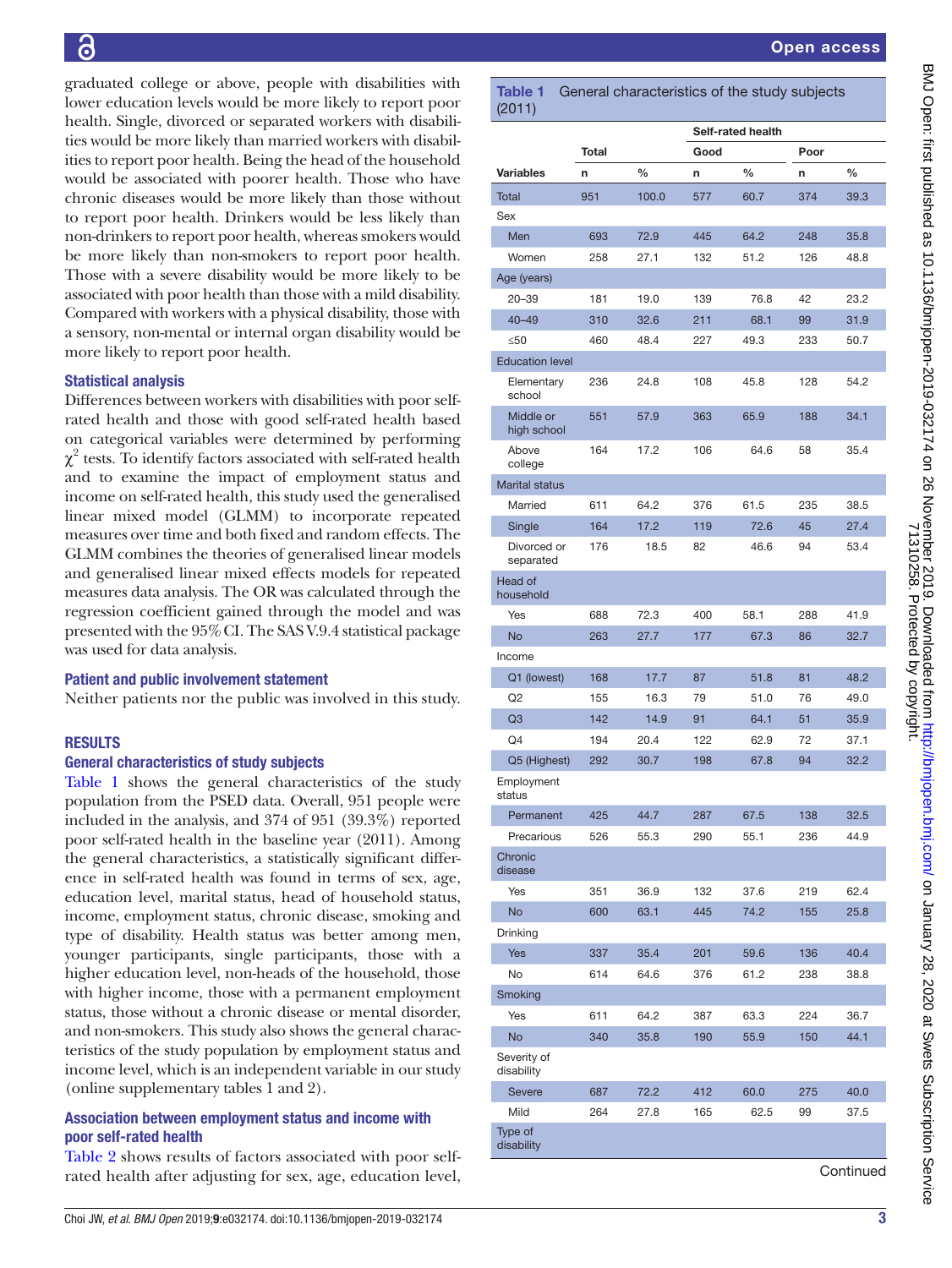| Table 1            | Continued    |               |      |                   |      |               |
|--------------------|--------------|---------------|------|-------------------|------|---------------|
|                    |              |               |      | Self-rated health |      |               |
|                    | <b>Total</b> |               | Good |                   | Poor |               |
| <b>Variables</b>   | n            | $\frac{0}{0}$ | n    | $\frac{0}{0}$     | n    | $\frac{0}{0}$ |
| Physical           | 585          | 61.5          | 344  | 58.8              | 241  | 41.2          |
| disability         |              |               |      |                   |      |               |
| Sensory            | 283          | 29.8          | 182  | 64.3              | 101  | 35.7          |
| disability         | 47           |               |      |                   |      |               |
| Mental<br>disorder |              | 4.9           | 35   | 74.5              | 12   | 25.5          |
| <b>Disability</b>  | 36           | 3.8           | 16   | 44.4              | 20   | 55.6          |
| of internal        |              |               |      |                   |      |               |
| organs             |              |               |      |                   |      |               |

Education lev Above coll Middle or ht school

Marital status Married

Head of household N<sub>o</sub>

Income Q5 (Highes

Q1 (Lowes Employment status Permanent **Precarious** Chronic dise  $N<sub>0</sub>$ 

Drinking  $N<sub>0</sub>$ 

Smoking N<sub>o</sub>

Severity of disability Mild Severe Type of disab Physical disability

**Mental** disorder

marital status, head of household status, chronic disease, drinking, smoking, severity of disability and type of disability. Men with disabilities were more likely to have poor self-rated health than women (OR 1.82, 95%CI 1.80 to 1.83). People aged ≥50 years and 40–49 years were 1.96 and 1.15 times more likely to have poor self-rated health, respectively, than younger people (20–39 years). People with an elementary school or below education were more likely to have poor self-rated health than those who graduated college (OR 1.15, 95%CI 1.13 to 1.16). Divorced or separated respondents were 1.05 times more likely to have poor self-rated health than married people. Those with a head of household status had a higher possibility of poor self-rated health than those who were non-heads of household (OR 1.27, 95%CI 1.26 to 1.29), and the lowest income group was 1.81 times more likely to have poor self-rated health than the highest income group. Precarious workers were 1.22 times more likely to have poor self-rated health than permanent workers. Those with a chronic disease were more likely to have poor self-rated health than those without (OR  $3.16$ ,  $95\%$  CI  $3.14$  to  $3.19$ ). Drinkers and smokers were 0.91 and 1.39 times more likely to have poor self-rated health than non-drinkers and non-smokers, respectively. People with a severe disability were more likely to have poor self-rated health than those with a mild disability (OR 1.12, 95%CI 1.11 to 1.13). Respondents with sensory disabilities, mental disorders and internal organ disabilities were 0.78, 0.56 and 1.73 times more likely to have poor self-rated health, respectively, than those with physical disabilities.

# Association between employment status and poor self-rated health by income level

After adjusting for the control variables, [table](#page-4-0) 3 shows the results of the association between employment status and poor self-rated health according to income level. Precarious workers were more likely to have poor self-rated health than permanent workers in the Q1 (lowest) (OR 1.33, 95%CI 1.31 to 1.35), Q2 (OR 1.15, 95%CI 1.13 to 1.17), Q3 (OR 1.15, 95%CI 1.13 to 1.17) and Q4 (OR 1.08, 95%CI 1.06 to 1.09) income groups. Precarious workers were less likely to have poor self-rated health

<span id="page-3-0"></span>

| able 2                        |                                                                 | Factors associated with poor self-rated health |      |       |           |  |
|-------------------------------|-----------------------------------------------------------------|------------------------------------------------|------|-------|-----------|--|
| ıriables                      | Poor self-rated health<br>OR*<br>95% CI<br><b>SE</b><br>P value |                                                |      |       |           |  |
|                               |                                                                 |                                                |      |       |           |  |
| эX                            |                                                                 |                                                |      |       |           |  |
| Men                           | 1.00                                                            |                                                |      |       |           |  |
| Women                         | 1.82                                                            | 1.80                                           | 1.83 | 0.005 | < 0.001   |  |
| Jе                            |                                                                 |                                                |      |       |           |  |
| $20 - 39$                     | 1.00                                                            |                                                |      |       |           |  |
| $40 - 49$                     | 1.15                                                            | 1.13                                           | 1.16 | 0.006 | < 0.001   |  |
| 50<                           | 1.96                                                            | 1.94                                           | 1.99 | 0.006 | < 0.001   |  |
| ducation level                |                                                                 |                                                |      |       |           |  |
| Above college                 | 1.00                                                            |                                                |      |       |           |  |
| Middle or high 0.69<br>school |                                                                 | 0.68                                           | 0.69 | 0.005 | < 0.001   |  |
| Elementary<br>school          | 1.15                                                            | 1.13                                           | 1.16 | 0.006 | < 0.001   |  |
| arital status                 |                                                                 |                                                |      |       |           |  |
| Married                       | 1.00                                                            |                                                |      |       |           |  |
| Single                        | 0.97                                                            | 0.96                                           | 0.99 | 0.006 | $<$ 0.001 |  |
| Divorced or<br>separated      | 1.05                                                            | 1.04                                           | 1.06 | 0.005 | < 0.001   |  |
| ead of<br>usehold             |                                                                 |                                                |      |       |           |  |
| No                            | 1.00                                                            |                                                |      |       |           |  |
| Yes                           | 1.27                                                            | 1.26                                           | 1.29 | 0.005 | $<$ 0.001 |  |
| come                          |                                                                 |                                                |      |       |           |  |
| Q5 (Highest)                  | 1.00                                                            |                                                |      |       |           |  |
| Q4                            | 1.40                                                            | 1.39                                           | 1.41 | 0.005 | < 0.001   |  |
| Q3                            | 1.54                                                            | 1.53                                           | 1.56 | 0.005 | < 0.001   |  |
| Q2                            | 1.50                                                            | 1.49                                           | 1.52 | 0.005 | < 0.001   |  |
| Q1 (Lowest)                   | 1.81                                                            | 1.80                                           | 1.83 | 0.005 | < 0.001   |  |
| nployment<br>atus             |                                                                 |                                                |      |       |           |  |
| Permanent                     | 1.00                                                            |                                                |      |       |           |  |
| Precarious                    | 1.22                                                            | 1.21                                           | 1.23 | 0.003 | < 0.001   |  |
| nronic disease                |                                                                 |                                                |      |       |           |  |
| No                            | 1.00                                                            |                                                |      |       |           |  |
| Yes                           | 3.16                                                            | 3.14                                           | 3.19 | 0.003 | < 0.001   |  |
| inking                        |                                                                 |                                                |      |       |           |  |
| No                            | 1.00                                                            |                                                |      |       |           |  |
| Yes                           | 0.91                                                            | 0.90                                           | 0.92 | 0.004 | < 0.001   |  |
| noking                        |                                                                 |                                                |      |       |           |  |
| No                            | 1.00                                                            |                                                |      |       |           |  |
| Yes                           | 1.39                                                            | 1.38                                           | 1.40 | 0.004 | < 0.001   |  |
| verity of                     |                                                                 |                                                |      |       |           |  |
| sability<br>Mild              | 1.00                                                            |                                                |      |       |           |  |
|                               | 1.12                                                            | 1.11                                           | 1.13 | 0.004 |           |  |
| <b>Severe</b>                 |                                                                 |                                                |      |       | < 0.001   |  |
| pe of disability<br>Physical  | 1.00                                                            |                                                |      |       |           |  |
| disability                    |                                                                 |                                                |      |       |           |  |
| Sensory<br>disability         | 0.78                                                            | 0.77                                           | 0.78 | 0.004 | $<$ 0.001 |  |

<u>යි</u>

**Continued** 

0.56 0.55 0.57 0.008 <0.001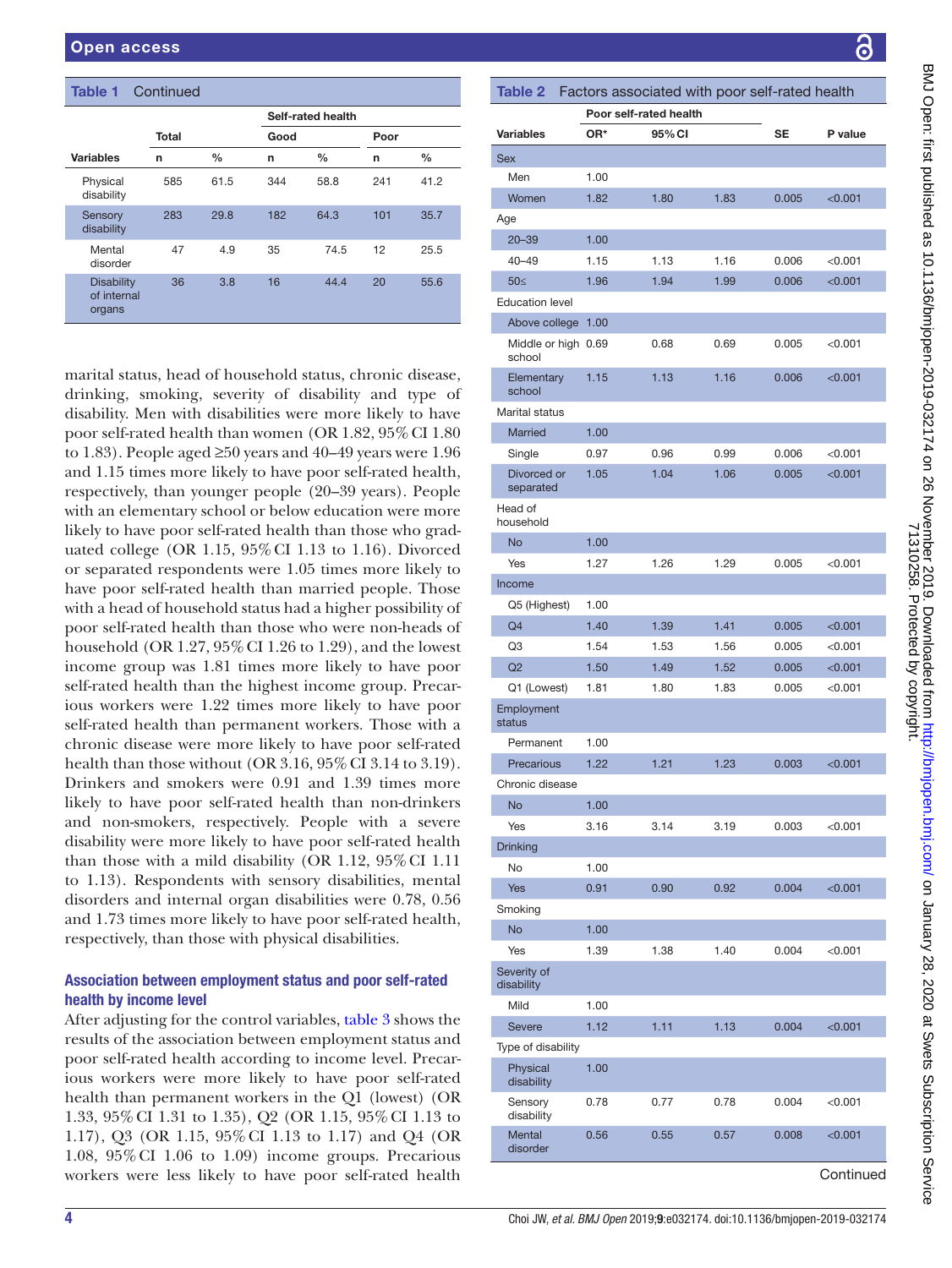| <b>Table 2</b> Continued            |                        |        |      |           |         |  |  |  |
|-------------------------------------|------------------------|--------|------|-----------|---------|--|--|--|
|                                     | Poor self-rated health |        |      |           |         |  |  |  |
| <b>Variables</b>                    | OR*                    | 95% CI |      | <b>SE</b> | P value |  |  |  |
| Disability<br>of internal<br>organs | 1.73                   | 1.70   | 1.76 | 0.009     | < 0.001 |  |  |  |

\*Adjusted for sex, age, education, marital status, head of household, income, employment status, chronic disease, smoking, drinking, severity of disability and type of disability.

than permanent workers in the Q5 (highest) income group (OR 0.93, 95%CI 0.92 to 0.95).

#### **DISCUSSION**

The primary purpose of this study was to investigate the association of employment status and income with selfreported health among waged workers with disabilities in South Korea. Our study had four major findings: first, 39.3% of workers with disabilities reported poor self-rated health; second, precarious workers were more likely to have poor self-rated health than permanent workers; third, those in the lowest income category were more likely to have poor self-rated health than those with the highest income; finally, the phenomenon that the self-rated health of precarious workers is worse than that of permanent workers gradually increased as income decreased. The anticipated trends between the other control variables (sex, age, education level, marital status, head of household, having a chronic disease, drinking, smoking, severity of disability and type of disability) and self-rated health were consistent with findings reported in previous studies.

People with disabilities experience employment disparities that limit their income, security and overall quality of work life. Employees with disabilities exhibit similar organisational commitment and turnover intention as those without disabilities, yet receive lower pay, job security, flexibility and more negative treatment by management and have lower job satisfaction. The lower satisfaction is a result of lower job security,

<span id="page-4-0"></span>

| <b>Table 3</b> Association between employment status and self-<br>rated health according to income |                             |      |        |      |       |         |  |  |
|----------------------------------------------------------------------------------------------------|-----------------------------|------|--------|------|-------|---------|--|--|
| Income                                                                                             | <b>Employment</b><br>status | OR*  | 95% CI |      | SE    | P value |  |  |
| Q1 (lowest)                                                                                        | Permanent                   | 1.00 |        |      |       |         |  |  |
|                                                                                                    | Precarious                  | 1.33 | 1.31   | 1.35 | 0.010 | < 0.001 |  |  |
| O <sub>2</sub>                                                                                     | Permanent                   | 1.00 |        |      |       |         |  |  |
|                                                                                                    | Precarious                  | 1.15 | 1.13   | 1.17 | 0.008 | < 0.001 |  |  |
| Q3                                                                                                 | Permanent                   | 1.00 |        |      |       |         |  |  |
|                                                                                                    | Precarious                  | 1.15 | 1.13   | 1.17 | 0.009 | < 0.001 |  |  |
| Q <sub>4</sub>                                                                                     | Permanent                   | 1.00 |        |      |       |         |  |  |
|                                                                                                    | Precarious                  | 1.08 | 1.06   | 1.09 | 0.008 | < 0.001 |  |  |
| Q5 (highest)                                                                                       | Permanent                   | 1.00 |        |      |       |         |  |  |
|                                                                                                    | Precarious                  | 0.93 | 0.92   | 0.95 | 0.007 | < 0.001 |  |  |
|                                                                                                    |                             |      |        |      |       |         |  |  |

\*Adjusted for sex, age, education, marital status, chronic disease, smoking, drinking, severity of disability and type of disability.

less job flexibility and more negative views of management and coworker relations.<sup>31</sup> Furthermore, precarious workers face working conditions that negatively affect their health more than those with permanent employment. Previous studies in several countries have concluded that working conditions are more hazardous and occupational injuries happen more frequently among precarious workers. $32-34$  A favourable work environment and high job security lead to better health outcomes. Being employed with appropriate working conditions is protective against adverse physical health and psychiatric disorders.<sup>35</sup> Precarious workers are less satisfied with their jobs and, most significantly, are concerned with job security. It is well established that a perception of chronic job insecurity, as well as actual job insecurity, can have harmful effects on health.<sup>36 37</sup>

Additionally, our results made clear that wages played an important role in self-rated health; the hourly wage of precarious workers was just 64% of what permanent workers make in South Korea, which is markedly lower than that in other Organisation for Economic Cooperation and Development member countries.<sup>15</sup> Although low-income precarious workers were more likely to have poor health than permanent workers, there is no difference between high-income precarious workers and high-income permanent workers. This result implies that income is an important indicator for poor self-rated health. Insufficient use of healthcare services by low-income precarious workers may be the cause of poor self-rated health. In previous Korean studies, people with disabilities experienced more barriers in accessing medical services due to economic burden despite needing services more frequently than the general population.<sup>[38 39](#page-5-25)</sup> Because people with disabilities are more vulnerable to disease than the general population, it is important to consider ways to improve the accessibility of medical services among precarious workers or low-income people with disabilities.

This study has a few limitations. First, the measurement of health status was subjective and could be subject to information bias. Second, the actual prevalence of chronic diseases is likely higher than that reported in our data, because some conditions may not have been diagnosed at the time of the survey. We also did not consider the types of chronic diseases due to limited data. Because some chronic diseases may influence self-rated health but others may not, the results should be interpreted with caution. Finally, the results could possibly reflect reverse causality and bidirectional relationships regarding the association between the employment status and income with self-rated health.

#### **CONCLUSION**

This study suggests that waged workers with disabilities and precarious employment or low-income level are associated with poorer self-rated health than those with permanent jobs or high income. Our findings provide significant evidence explaining health inequalities among waged workers with disabilities. Information collected from monitoring the health status of waged workers with disabilities with precarious jobs or low-income levels